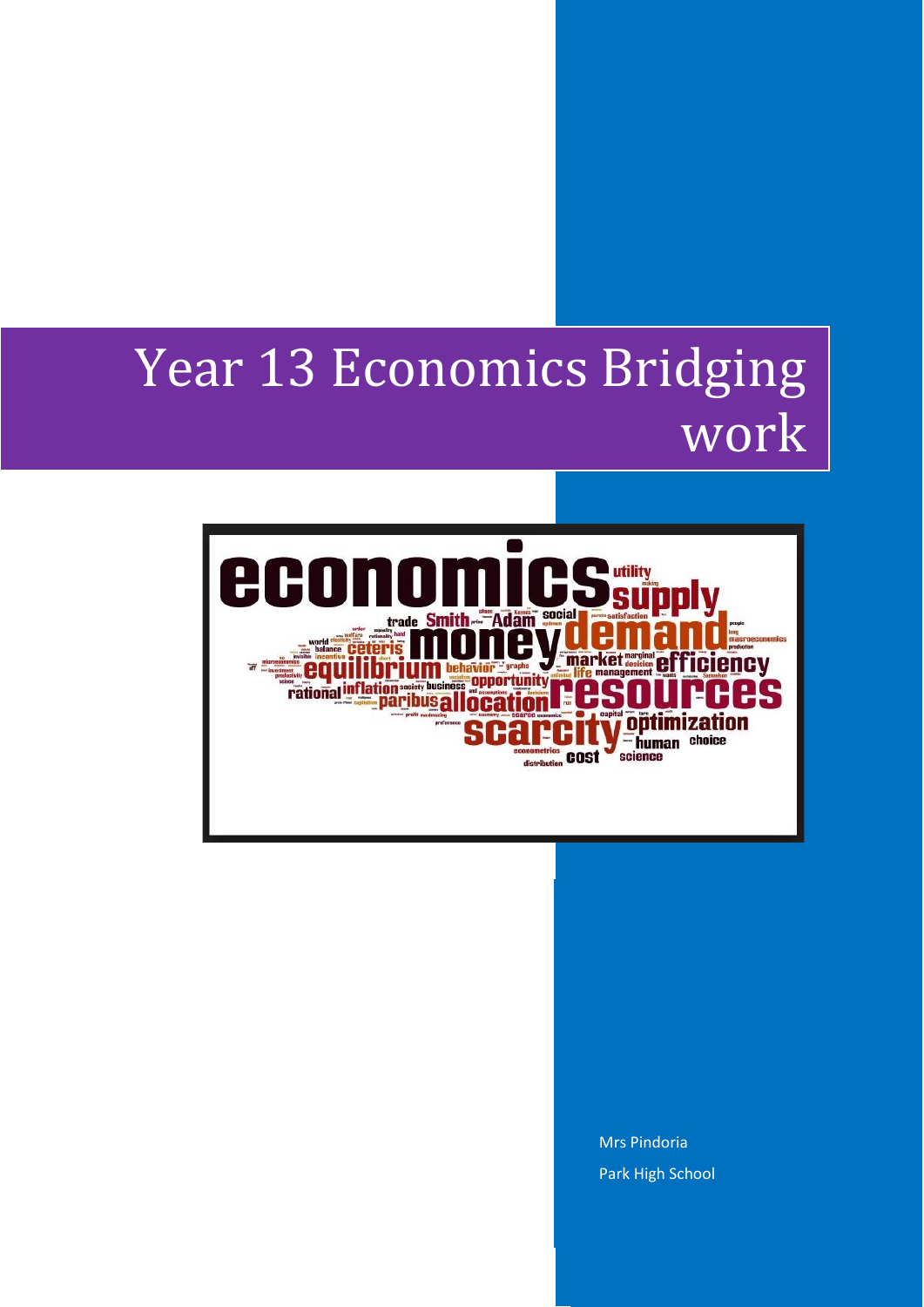Before you return to Economics in September, you need to complete the following tasks…





1) **Consolidation:** Revisit all of the Year 1 content and ensure you have filled in any gaps in your knowledge. This will mean you need to make sure your notes are up to date and detailed, you may want to go through exam papers and plan more essays, or tackle multiple choice etc.



2) **Organisation:** Buy a folder, some dividers (pack of ten) and the Year 2 AQA Economics textbook.



- 3) **Preparation:** Complete all definitions for each micro chapter, (yes, **all** of them…you have 6 weeks) you will need a year 2 textbook to do this.
- 4) **Preparation:** Print off Paper 1, 2 and 3 of the A Level Specimen papers on the AQA website (not AS). Produce a brief summary sheet describing the structure of each paper.

5) **Preparation:** When you return in September, we will be covering the main introductory topic of Behavioural Economics, focusing on consumer choice. Answer the following questions to help you prepare for this chapter:

- a) What is meant by *rational decision making*?
- *b)* Distinguish between *utility*, *total and marginal utility, utility maximisation, diminishing marginal utility*
- c) What do we mean in economics by *imperfect and asymmetric information*?
- d) What is meant by *bounded rationality* and why might this occur?
- e) Explain using examples the term *anchoring*.
- f) Explain what is meant by the term '*bias'* and distinguish between *confirmation*, *cognitive* and *availability bias*.